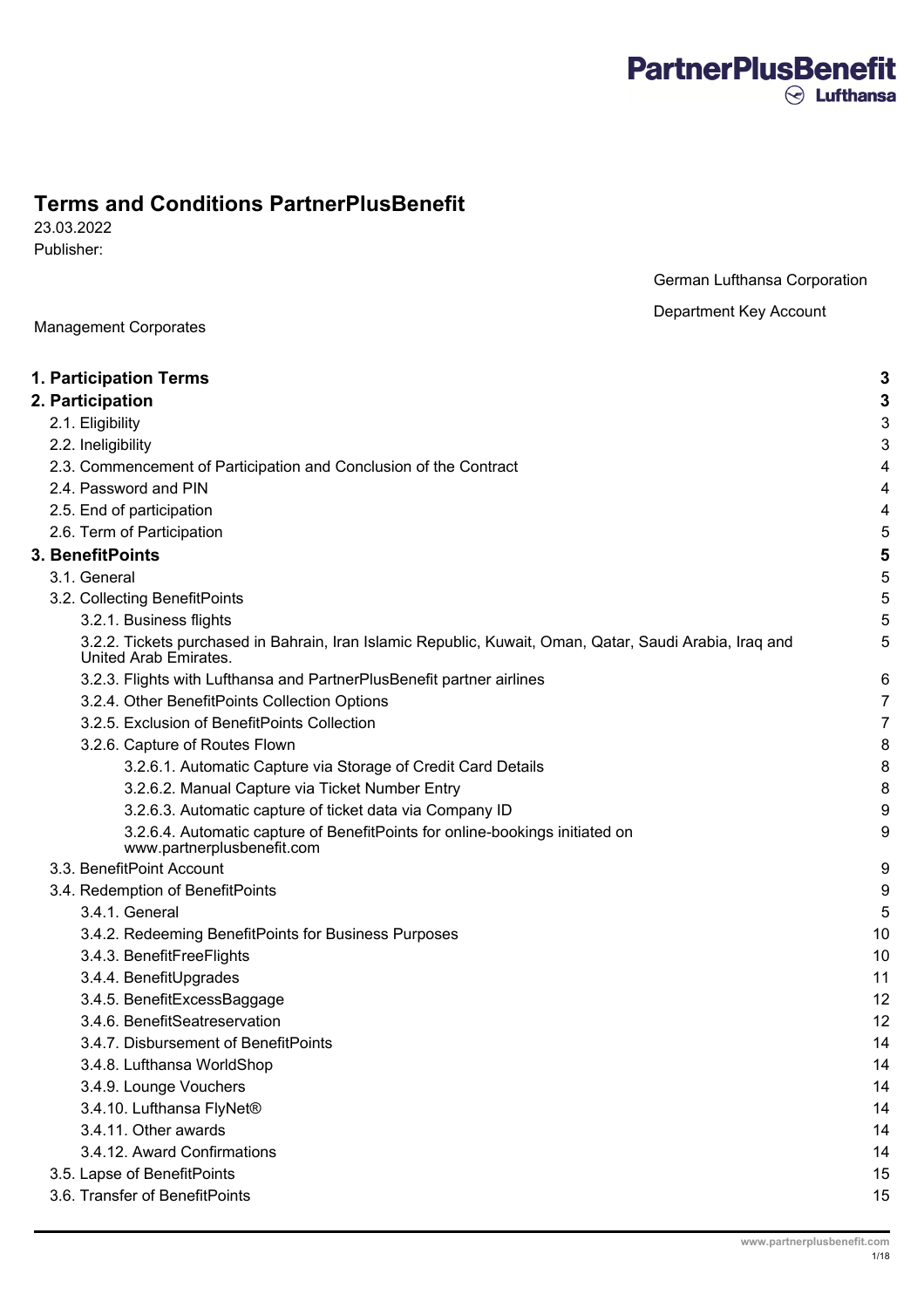# 

| 4. Abuse                                                       | 15 |
|----------------------------------------------------------------|----|
| 4.1. Abusive Actions and their Consequences                    | 15 |
| 4.2. Amount of damages                                         | 15 |
| 5. Termination                                                 | 16 |
| 5.1. Termination, Freeze, Exclusion from Participation         | 16 |
| 5.2. Validity of BenefitPoints in the Event of Termination     | 16 |
| 5.3. End of Programme                                          | 16 |
| 6. Miscellaneous                                               | 16 |
| 6.1. Taxes, Fees and Surcharges                                | 16 |
| 6.2. Bookings via travel agencies                              | 17 |
| 6.3. Liability                                                 | 17 |
| 6.4. Data Privacy Protection                                   | 17 |
| 6.5. Loss of the Username and Password                         | 18 |
| 6.6. Amendments                                                | 18 |
| 6.7. Transfer of Rights to Third Parties                       | 18 |
| 6.8. Applicable Law, Jurisdiction, Binding Version of Contract | 18 |
| 6.9. Severability Clause                                       | 18 |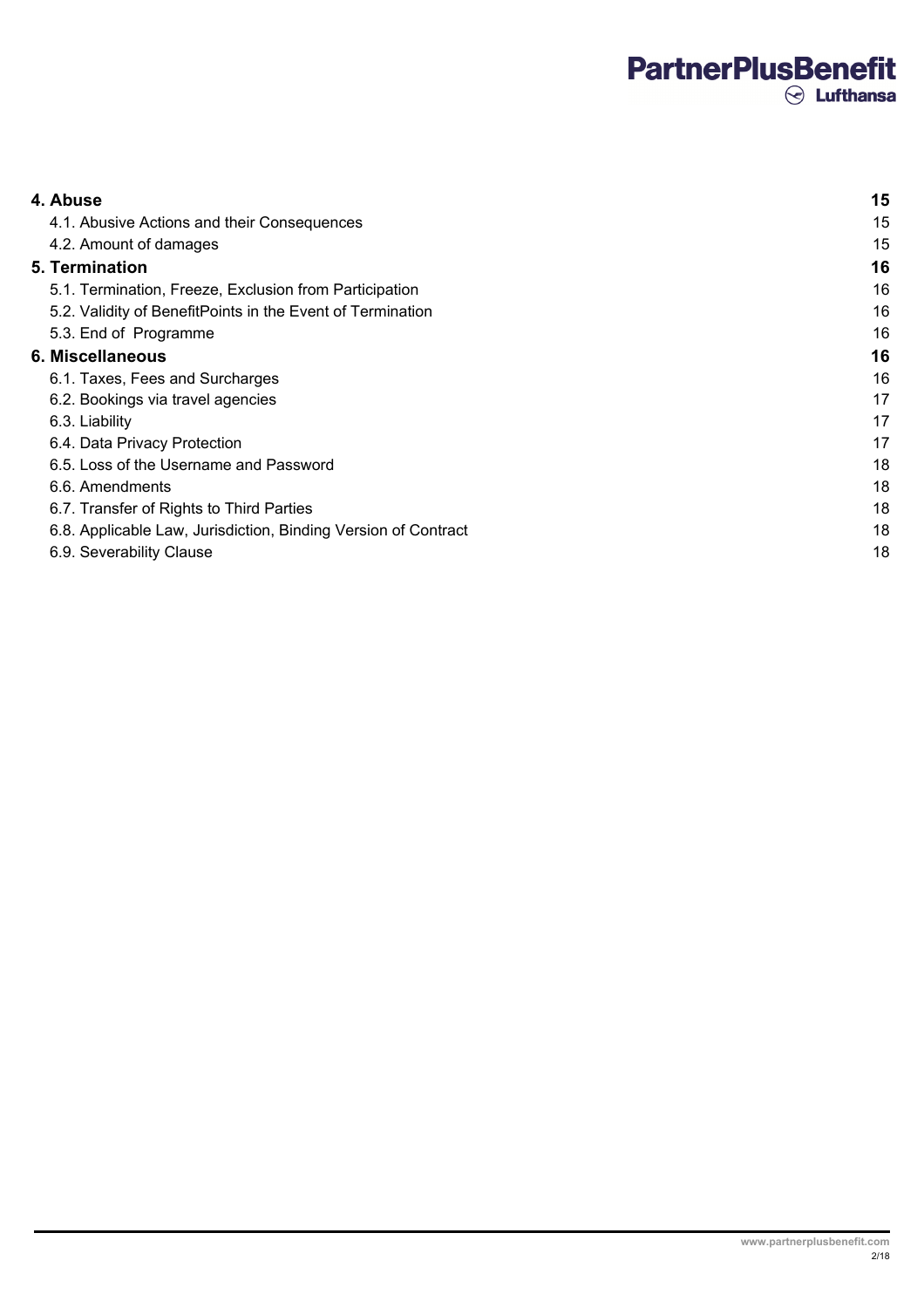### <span id="page-2-0"></span>**1. Participation Terms**

The PartnerPlusBenefit corporate bonus programme rewards your loyalty as a corporate client. On all business flights, you will collect BenefitPoints which can be redeemed in return for attractive awards. Deutsche Lufthansa Aktiengesellschaft ("Lufthansa") is your contractual partner and issuer of PartnerPlusBenefit. Members of the PartnerPlusBenefit bonus programme will receive BenefitPoints from Lufthansa and PartnerPlusBenefit partners, which can be redeemed in return for certain awards in accordance with the present Participation Terms. If you also participate in the Miles & More frequent traveller programme, you can also collect miles for Miles & More on your flights at the same time.

Collection and redemption of BenefitPoints, as well as implementation of PartnerPlusBenefit in general, will be governed by the terms set out below. Special provisions can be found in the PartnerPlusBenefit Internet page www.partnerplusbenefit.com.

Lufthansa's PartnerPlusBenefit corporate bonus programme is a voluntary Lufthansa service.

### <span id="page-2-1"></span>**2. Participation**

### <span id="page-2-2"></span>**2.1. Eligibility**

The following parties are eligible to participate in the Lufthansa PartnerPlusBenefit corporate bonus programme.

- 2.1.1 Bahrain, Iran Islamic Republic, Kuwait, Oman, Qatar, Saudi Arabia, Iraq or United Arab Emirates companies, their subsidiaries, and foreign companies' branches established in Bahrain, Iran Islamic Republic, Kuwait, Oman, Qatar, Saudi Arabia, Iraq or United Arab Emirates, buying their tickets in Bahrain, Iran Islamic Republic, Kuwait, Oman, Qatar, Saudi Arabia, Iraq or United Arab Emirates.
- 2.1.2 Business establishments, i.e. natural or legal persons and partnerships that purchase flight tickets for their commercial activities. Law firms and tax consulting firms, medical practices and other self-employed professionals (e.g. architects, management consultants, engineering offices, etc.) who purchase flight tickets for purposes associated with their professional activites, and
- 2.1.3 Registered associations or associations with legal capacity and corporate bodies (eg. Associations, chambers, churches and political parties, etc.) to the extent that they purchase flight tickets for the fulfilment of their purpose,unless contrary to Section 2.2.

All parties eligible to participate in the programme will hereinafter be referred to as "Members".

### <span id="page-2-3"></span>**2.2. Ineligibility**

The following parties are not eligible to participate in the Lufthansa PartnerPlusBenefit corporate bonus programme:

- 2.2.1 The parties specified in Section 2.1, to the extent that they are acting as private individuals, i.e. for purposes that are attributable neither to their commercial nor to their self-employed professional function
- 2.2.2 The parties specified in Section 2.1, if they are already participating in other corporate promotion programmes or incentive models offered by Lufthansa, such as PartnerPlus Progress, or have been offered the chance to participate in a corporate promotion programme or incentive model but have declined such offer, unless their participation has been expressly approved in writing by Lufthansa;
- 2.2.3 The parties specified in Section 2.1, if an affiliated company (including without limitation, a majority shareholder company) is already participating in other corporate promotion programmes or incentive models offered by Lufthansa, such as PartnerPlus Progress, or has been offered the chance to participate in a corporate promotion programme or incentive model but has declined such offer, unless their participation has been expressly approved in writing by Lufthansa;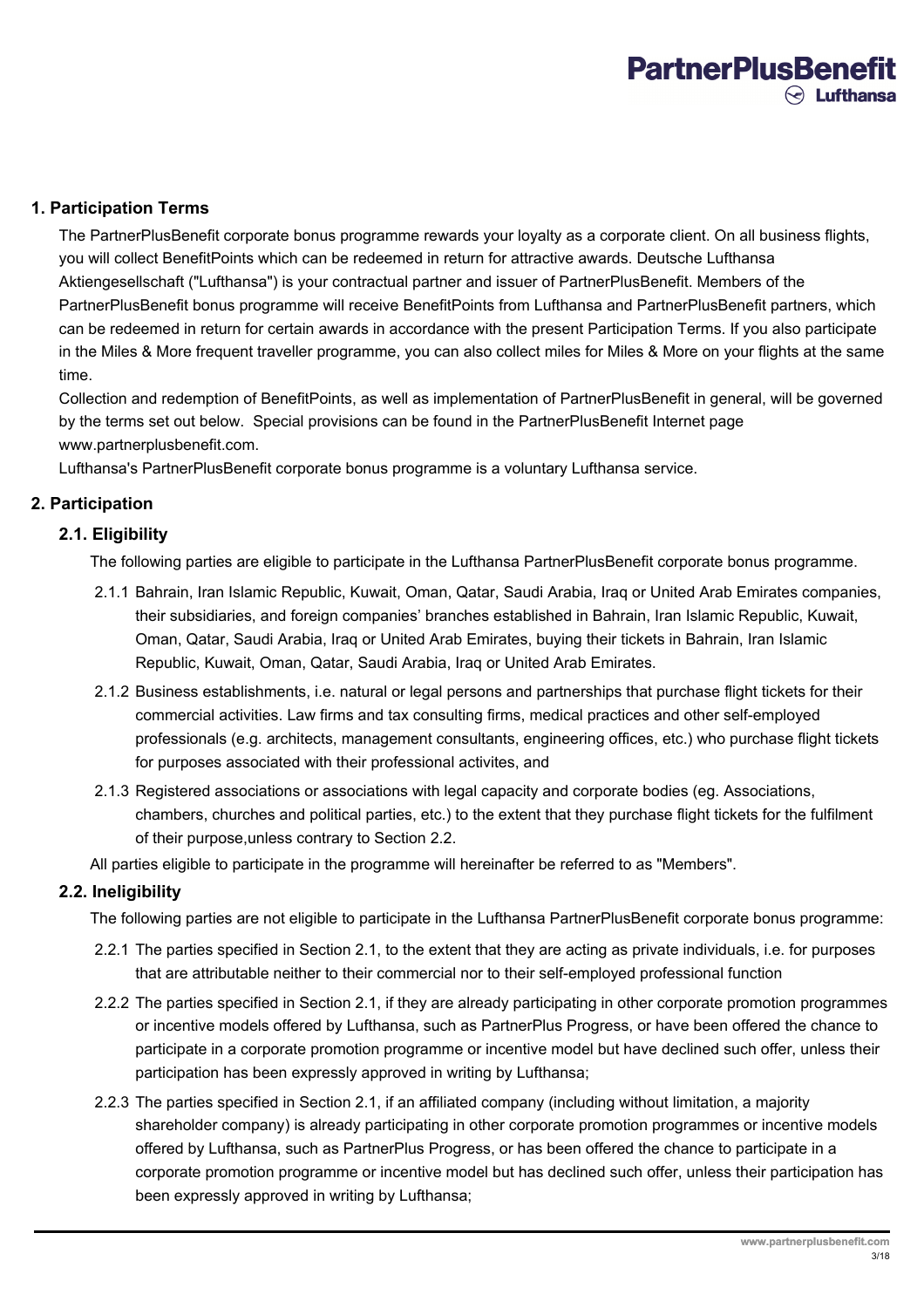- 2.2.4 The parties specified in section 2.1 if an affiliated company (especially an affiliate which holds a controlling interest in the participating company or an affiliate in which the participating company holds a controlling interest) is already participating in PartnerPlusBenefit, unless their participation has explicitly been approved by Lufthansa;
- 2.2.5 The parties specified in Section 2.1 to the extend that they offer to purchase flight tickets as a service or to arrange the purchase of flight tickets - regardless of whether or not they receive a remuneration for their service -, including without limitation, travel agencies (in particular IATA and non-IATA travel agencies, consolidators), tour operators, persons acting as purchasing agents for various companies and other tour organizers (in particular companies providing supporting services, for example, within the framework of exchange programmes, and cruise companies
- 2.2.6 Partnerships which have been set up for the purpose of acquiring BenefitPoints.

### <span id="page-3-0"></span>**2.3. Commencement of Participation and Conclusion of the Contract**

Eligible parties may only participate in the programme after full registration for participation on the Lufthansa PartnerPlusBenefit website (www.partnerplusbenefit.com). There is no legal entitlement to participate in the programme. After registering via the Internet, a BenefitPoint account will be set up for the Member; the BenefitPoints collected by all the Member's employees will be credited to this account. The registration date will automatically be set to the first of the current month. After successful registration, the Member will receive an e-mail confirming registration, as well as the username selected by the Member when registering and a password for log-in to the BenefitPoint account by separate e-mail. The contract concerning participation in the PartnerPlusBenefit corporate bonus programme will come into effect after successful registration and filling out the self-declaration form and sent it to the PartnerPlusBenefit service center.

### <span id="page-3-1"></span>**2.4. Password and PIN**

At registration for the programme, the Member will be sent a password for personal identification (e.g. in order to request awards and to view the online account balance). For additional security when booking awards, the Member can also set up a personal PIN on www.partnerplusbenefit.com. To prevent abuse, the Member must ensure that the password and PIN remain unknown to unauthorized third parties. If abuse is suspected, the PartnerPlusBenefit Service Center must be notified immediately. If notification is culpably omitted or delayed, Lufthansa's liability for losses incurred until such notification is received shall be limited to cases of wilful intent and gross negligence. In cases of slight negligence, liability for loss of life, injury to limb or health shall be unlimited. In the event of slightly negligent breach of material contractual duties, liability shall be limited to property and financial losses typically attributable to such negligence in the amount of the foreseeable, typically occurring losses.

Material duties shall be defined as such duties that must be complied with in the first place in order to permit correct performance of the contract, breach of which being detrimental to achievement of the contractual purpose, and compliance with which the Member being generally able to rely on. All further liability for damages shall be excluded, except for claims based on product liability law. The same shall also be applicable with regard to liability of vicarious agents, taking into account the Member's possible contributory negligence.

### <span id="page-3-2"></span>**2.5. End of participation**

In order to end participation in the Lufthansa PartnerPlusBenefit corporate bonus programme, the Member must log in into the BenefitPoint account on www.partnerplusbenefit.com with their password and then deregister from further participation via the "Resign" button on the T&C page of the programme. Participation in the PartnerPlusBenefit corporate bonus programme can only be cancelled with effect as at the end of the month. If Membership is cancelled in the course of a month, the date of deregistration ("deregistration date") will automatically be set at the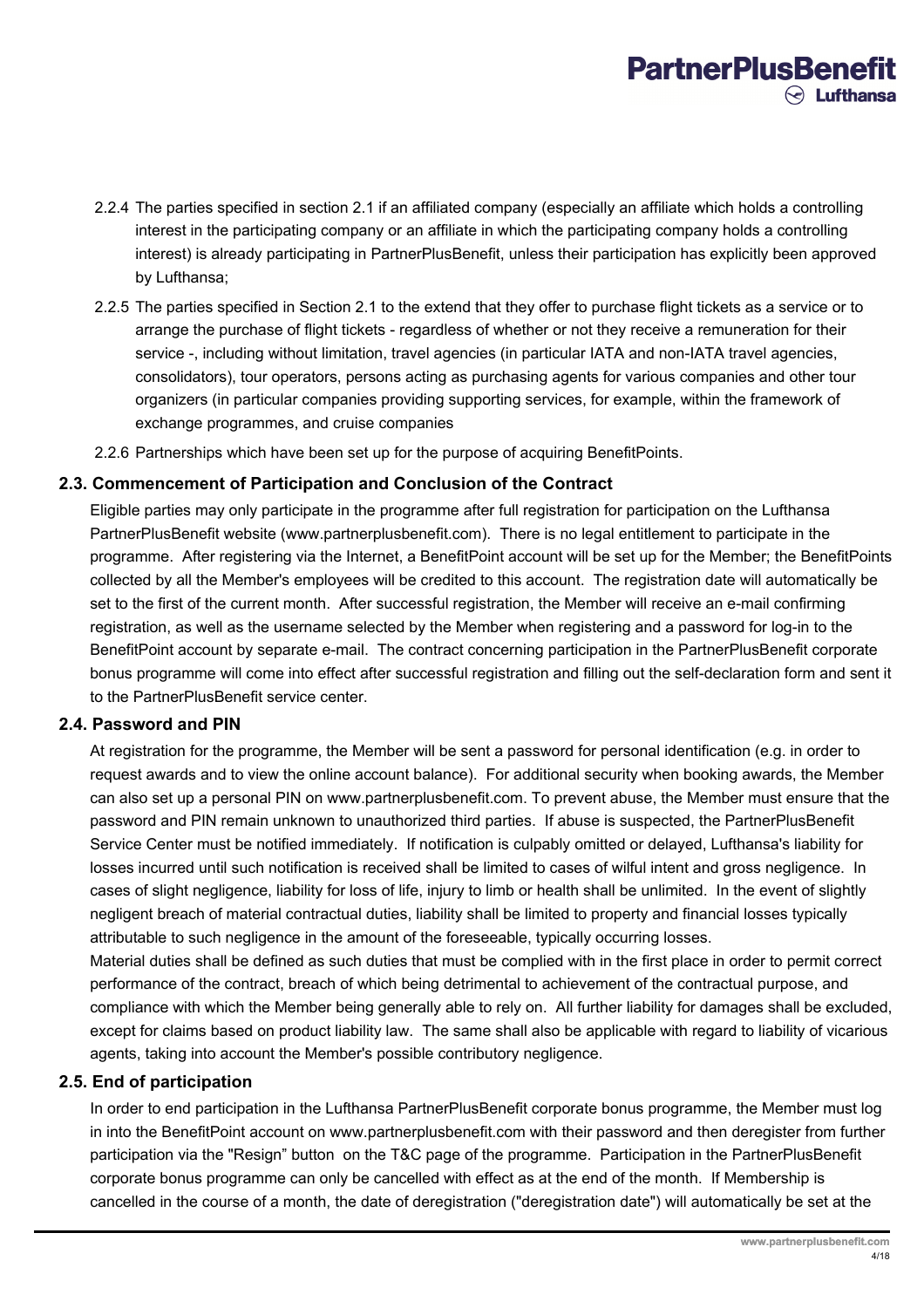last day of the current month.

If Membership is cancelled, the Member will be entitled to redeem hitherto collected BenefitPoints for up to six months subsequent to the deregistration date. For this purpose, deregistered Members will continue to be granted access to their BenefitPoint accounts during the relevant period. Subsequent to expiration of the six-month period all BenefitPoints not yet redeemed will lapse. Furthermore, the username will no longer be able to be used for new registration with Lufthansa PartnerPlusBenefit.

### <span id="page-4-0"></span>**2.6. Term of Participation**

Participation in PartnerPlusBenefit may generally continue for an indefinite term - subject to the conditions stipulated in Section 5, notably, termination by Lufthansa of the programme as specified in Section 5.3. If a Member is still yet to fill out the self declaration form 12 months after registration with PartnerPlusBenefit and receipt of their password, Lufthansa will be entitled to cancel the Member's participation in PartnerPlusBenefit after informing the Member accordingly by e-mail at the address specified by the Member at registration. Participation will not be cancelled by Lufthansa if, within four weeks of receiving the aforementioned notification from Lufthansa, the Member logs in into their BenefitPoint account under www.partnerplusbenefit.com.

### <span id="page-4-1"></span>**3. BenefitPoints**

### <span id="page-4-2"></span>**3.1. General**

The BenefitPoint is the calculation unit in the PartnerPlusBenefit programme. Acquisition (also called "collection") and redemption will be determined in accordance with the following provisions:

#### <span id="page-4-3"></span>**3.2. Collecting BenefitPoints**

BenefitPoints can only be collected after the Member has sent the self declaration form to the PartnerPlusBenefit service center with the password provided subsequent to registration into their BenefitPoint account.

#### <span id="page-4-4"></span>**3.2.1. Business flights**

A Member or their permanent employees will generally only be able to acquire BenefitPoints if the flight in each case is for business purposes. This means that the Member or their permanent employees will only be able to collect BenefitPoints if the flight in each case is taken by the following parties:

- A party eligible under Section 2.1.1 in exercise of its commercial function
- A party eligible under Section 2.1.2 in exercise of its self-employed function
- A party eligible under Section 2.1.3 in fulfilment of its purpose.

Flights taken by third parties, especially individuals who are not permanent employees of the Member, do not qualify for acquisition of BenefitPoints.

#### <span id="page-4-5"></span>**3.2.2. Tickets purchased in Bahrain, Iran Islamic Republic, Kuwait, Oman, Qatar, Saudi Arabia, Iraq and United Arab Emirates.**

BenefitPoints can be collected solely for flights for which tickets have been purchased in Bahrain, Iran Islamic Republic, Kuwait, Oman, Qatar, Saudi Arabia, Iraq or United Arab Emirates. A ticket is deemed to have been purchased in Bahrain, Iran Islamic Republic, Kuwait, Oman, Qatar, Saudi Arabia, Iraq or United Arab Emirates if it is purchased in the territory of Bahrain, Iran Islamic Republic, Kuwait, Oman, Qatar, Saudi Arabia, Iraq or United Arab Emirates on the Internet via www.lufthansa.com, stating a billing address in Bahrain, Iran Islamic Republic, Kuwait, Oman, Qatar, Saudi Arabia, Iraq or United Arab Emirates.

**PartnerPlusBenefit** 

 $\odot$  Lufthansa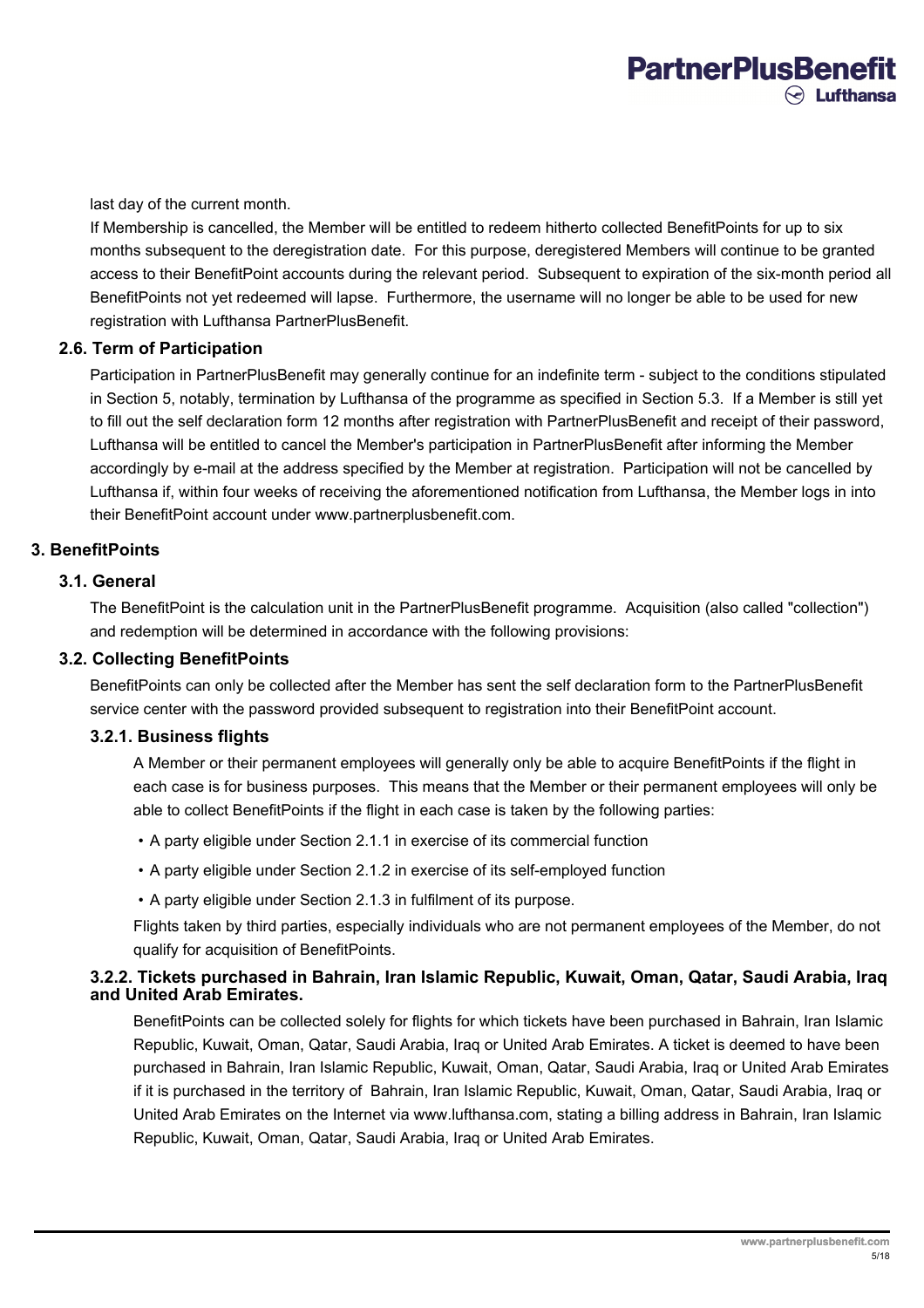### <span id="page-5-0"></span>**3.2.3. Flights with Lufthansa and PartnerPlusBenefit partner airlines**

BenefitPoints can be collected solely for flights with Lufthansa aircraft or aircraft operated by the respective PartnerPlusBenefit partner airlines and identified by Lufthansa flight numbers or flight numbers of the applicable PartnerPlusBenefit partner airlines. The BenefitPoints will be credited to the BenefitPoint account for each flight segment actually travelled on a fully-paid regular flight, subject to the arrangements under Section 3.2.5 (low-cost booking classes and special rates and terms). A flight segment is deemed to have been travelled if the Member has actually been carried from their point of departure to their destination. In addition to Lufthansa the following airlines currently participate in the PartnerPlusBenefit corporate bonus programme: Austrian Airlines, Brussels Airlines and Swiss International Airlines.

United Airlines currently patriciate in the PartnerPlusBenefit corporate bonus programme in Bahrain, Kuwait, Oman, Qatar, Saudi Arabia, Iraq and United Arab Emirates. The current PartnerPlusBenefit partner airlines are retrievable under "Program/BenefitPartners" on www.partnerplusbenefit.com

| <b>Airline Code</b>    | <b>Airline</b>                        |  |  |
|------------------------|---------------------------------------|--|--|
| <b>OS</b>              | <b>Austrian</b>                       |  |  |
| including              |                                       |  |  |
| <b>OS</b>              | <b>Austrian Airlines</b>              |  |  |
| <b>VO</b>              | Austrian Airlines by Tyrolean         |  |  |
| <b>NG</b>              | Lauda Air                             |  |  |
| SN                     | <b>Brussels Airlines</b>              |  |  |
| AC                     | <b>Air Canada</b>                     |  |  |
| LH.                    | Lufthansa                             |  |  |
| including              |                                       |  |  |
|                        | Lufthansa Regional                    |  |  |
| <b>EN</b>              | Air Dolomiti                          |  |  |
| $\overline{Q}$         | Augsburg Airways                      |  |  |
| 4 <sub>U</sub>         | Germanwings                           |  |  |
| <b>CL</b>              | Lufthansa Cityline                    |  |  |
| EW                     | <b>Eurowings</b>                      |  |  |
| including              |                                       |  |  |
| 4U                     | Germanwings                           |  |  |
| <b>LX</b>              | <b>SWISS</b>                          |  |  |
| including              |                                       |  |  |
| LX                     | Swiss European Air Lines              |  |  |
| <b>LX</b>              | Swiss International Air Lines         |  |  |
| LX                     | SWISS operated by PrivatAir           |  |  |
| $\mathsf{L}\mathsf{X}$ | Swiss operated by -                   |  |  |
|                        | 2L(Helvetic) 2L*LX with 3digit Flight |  |  |
|                        | number and WK(Edelweiss) WK*LX        |  |  |
|                        | with 3 digit LX flight number only.   |  |  |
| <b>UA</b>              | <b>United Airlines</b>                |  |  |
| including              |                                       |  |  |
| <b>UA</b>              | United Express**                      |  |  |

\*\* On United Express flights PlusPoints can only be collected.

The number of BenefitPoints accrued per route depends, notably, on the booking class in each case and is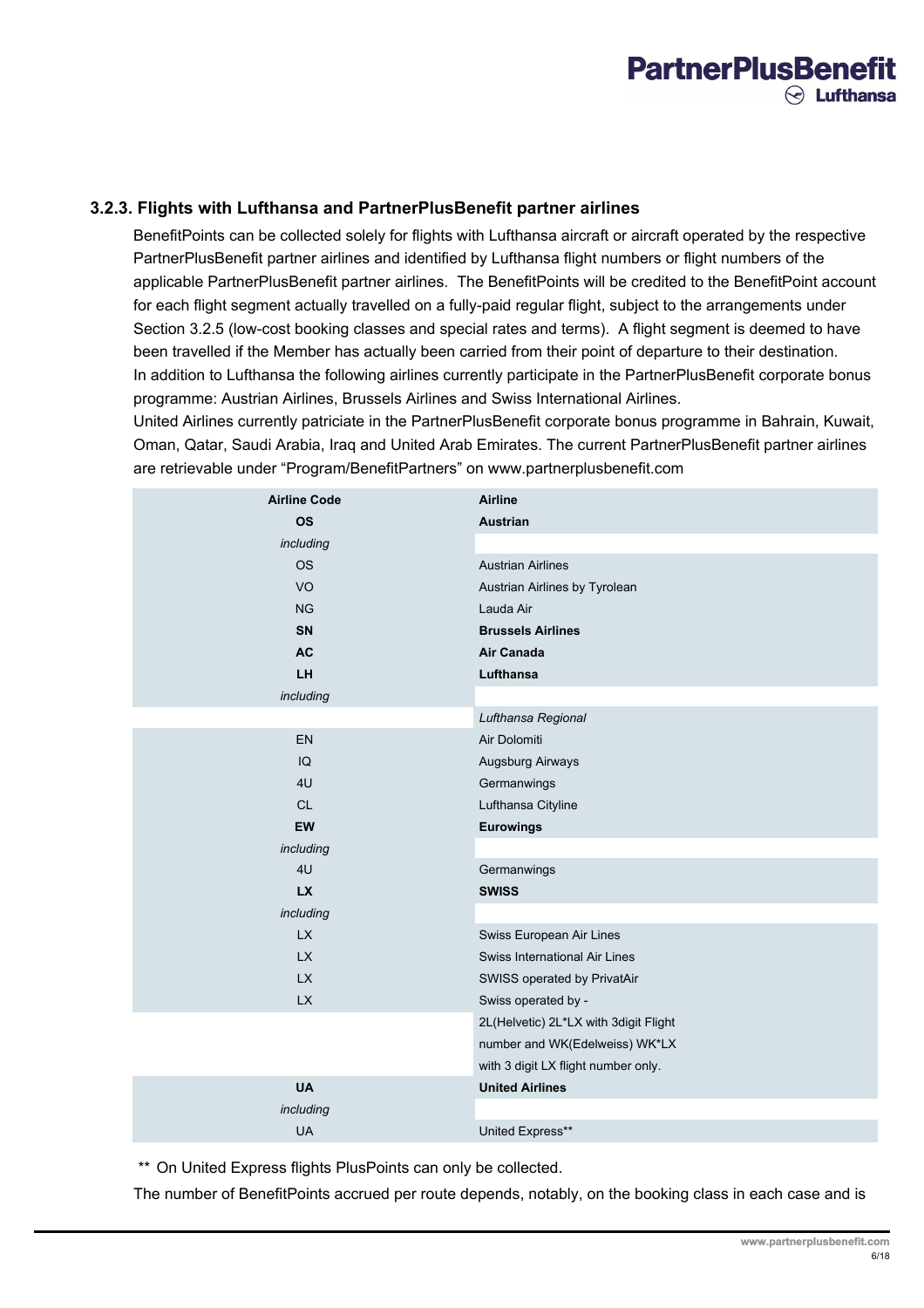stated by Lufthansa and the PartnerPlusBenefit partner airlines. The respective number of BenefitPoints that can be accrued per route and booking class is determined by the BenefitPoints collection overview applicable at the time of flight date, retrievable on www.partnerplusbenefit.com under "BenefitPoints" account/Earn Points ("BenefitPoints Collection Overview").

|                                                 | <b>First Class</b> | <b>Business</b><br><b>Class</b> | <b>Business</b><br><b>Discounted</b> | Economy<br><b>Premium</b> | Economy<br><b>Class</b> | Economy<br><b>Discounted</b> | Economy<br><b>Promo</b>   |
|-------------------------------------------------|--------------------|---------------------------------|--------------------------------------|---------------------------|-------------------------|------------------------------|---------------------------|
| Lufthansa / LH A, F                             |                    | C, J                            | D, P, Z                              | E, G, N                   | B, Y                    | H, M, Q, U, V,<br>W          | K, L, S, T                |
| Air Canada /<br>AC.                             |                    | C, J                            | D, P, Z                              | A, E, O                   | B, Y                    | G, H, M, Q, U,<br>V.W        | K, L, S, T                |
| Air Dolomiti /<br><b>EN</b>                     |                    | C, J                            | D, P, Z                              |                           | B, Y                    | H, M, Q, U, V,<br>W          | K, L, S, T                |
| Austrian<br>Airlines / OS                       |                    | C, J                            | D, P, Z                              | E, G, N                   | B, Y                    | H, M, Q, U, V,<br>W          | K, L, S, T                |
| <b>Brussels</b><br>Airlines / SN                |                    | C, J                            | D, P, Z                              | E, G, N                   | B, Y                    | H, M, Q, U, V,               | K, L, S, T                |
| Eurowings /<br><b>EW</b>                        |                    | J                               | D                                    | E, N                      | B, I, Y                 | H, M                         | G, K, L, Q, S,<br>T, W, X |
| <b>Swiss</b><br>International<br>Air Lines / LX | A, F               | C, J                            | D, P, Z                              | E, G, N                   | B, Y                    | H, M, Q, U, V,<br>W          | K, L, S, T                |
| <b>United Airlines</b><br>/ UA                  |                    | C, J                            | D, P, Z                              | A, O, R                   | B, Y                    | H, M, Q, U, V,<br>W          | K, L, S, T                |

BenefitPoints can currently be collected in the following booking classes:

If you book a 'Business Upgrade to Europe' with Swiss International Airlines (Upgrade to booking class I in Business Class), the reference booking class for collecting BenefitPoints is the original Economy Class.

### <span id="page-6-0"></span>**3.2.4. Other BenefitPoints Collection Options**

Other BenefitPoints collection options and their conditions will be published separately in PartnerPlusBenefit communications. Special limited-term offers do not create any continuation entitlement against Lufthansa.

### <span id="page-6-1"></span>**3.2.5. Exclusion of BenefitPoints Collection**

BenefitPoints cannot be collected in the following low-cost booking classes and on the following routes:

| No points collectable on booking classes | No points collectable on routes |
|------------------------------------------|---------------------------------|
| I, O, R, X                               |                                 |
| F, I, N, R, X                            |                                 |
| A, E, F, G, I, N, O, R, X                |                                 |
| A, F, I, O, R, X                         |                                 |
| A, F, I, O, R, X                         |                                 |
| A, C, F, O, P, R, U, V, Z                |                                 |
| I, O, R, X                               |                                 |
| E, F, G, I, N, X                         | $US - US$                       |
|                                          |                                 |

In addition to the above-mentioned booking classes, collection of BenefitPoints is also ruled out for flights at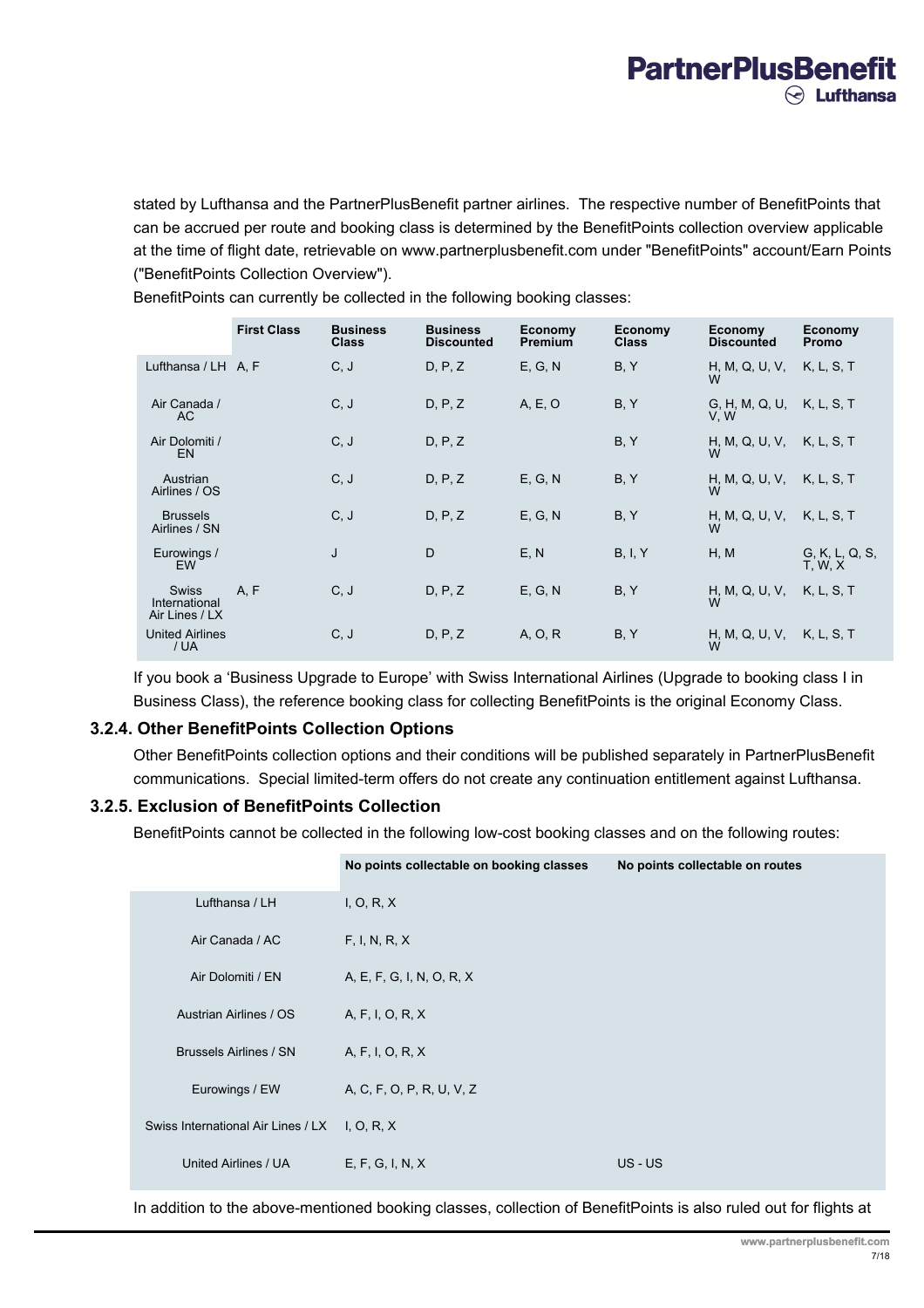industry discount rates (ID, IP, AD, GE, UD, DG, PEPs etc.), as well as for award services, child and youth fares, free flights, upgrades and services for which Members receive benefits from other Lufthansa promotional programmes or incentive models like for example, PartnerPlus Progress.

### <span id="page-7-0"></span>**3.2.6. Capture of Routes Flown**

### <span id="page-7-1"></span>**3.2.6.1. Automatic Capture via Storage of Credit Card Details**

BenefitPoint are automatically credited to the BenefitPoint account if credit-/payment card numbers, which have been initially stored for the capture of flights in PartnerPlusBenefit, are used to pay for flights (in accordance with Section 3.2.3). Credit-/payment card numbers are stored and used exclusively for the purpose of capturing flights to credit BenefitPoints.

Lufthansa will credit 400 BenefitPoints to the Member's BenefitPoint account when credit card data is entered into PartnerPlusBenefit for the first time. There will be no further bonus for subsequent credit card entries.

The Member must enter all credit card details once in the PartnerPlusBenefit programme under "BenefitPoint account/Credit card/Credit card entry"; they must also be updated there if credit card numbers change. If individual credit card numbers are no longer used to capture flights within the framework of PartnerPlusBenefit, the credit card numbers concerned can only be deleted from PartnerPlusBenefit at month-end. If a credit card number is deleted from PartnerPlusBenefit in the course of a month, all BenefitPoints for flights booked via this credit card and actually flown will be credited to the BenefitPoint account up to the last day of that month.

Credit card numbers can be entered in the PartnerPlusBenefit programme for up to a maximum of 12 months subsequent to the date of flight occurrence. The number of BenefitPoints per route will be in accordance with the BenefitPoints Collection Overview (see Section 3.2.3) applicable at the time of flying the route, in each case. BenefitPoints will generally be credited to the Member's account approx. 10 - 12 weeks subsequent to the date of flight occurrence, provided the credit card details have been stored in PartnerPlusBenefit. If the ticket in question was issued by a non-PartnerPlusBenefit partner airline, the PartnerPlusBenefit partner airline coupon contained in the ticket must be entered under the heading "BenefitPoint account/Flight tickets/Ticket number entry". The precondition for points collection is that the flight date is subsequent to the date of PartnerPlusBenefit registration.

### <span id="page-7-2"></span>**3.2.6.2. Manual Capture via Ticket Number Entry**

If no credit card details have been stored in PartnerPlusBenefit, for capture of flight details the ticket numbers must be entered manually into the BenefitPoint account. BenefitPoints for flights which were not automatically tracked can be retroactively accured by entering the ticket number(s) of a period of 12 months as of the date of flight occurrence .Please click on the menu item "Ticket data/Ticket entry" .The number of BenefitPoints per route in each case will be in accordance with the BenefitPoints Collection Overview applicable at the time of flying the route concerned (see Section 3.2.3). BenefitPoints will generally be credited to the BenefitPoint account approx. 10-12 weeks after the date of manual capture on the programme page. The precondition for crediting BenefitPoints is that the flight date in each case is subsequent to the date of registration in PartnerPlusBenefit.

\*Please note: If the flight document has been issued by an airline NOT participating in PartnerPlusBenefit, but contains at least one sector with a Benefit Partner Airline, the Benefit Partner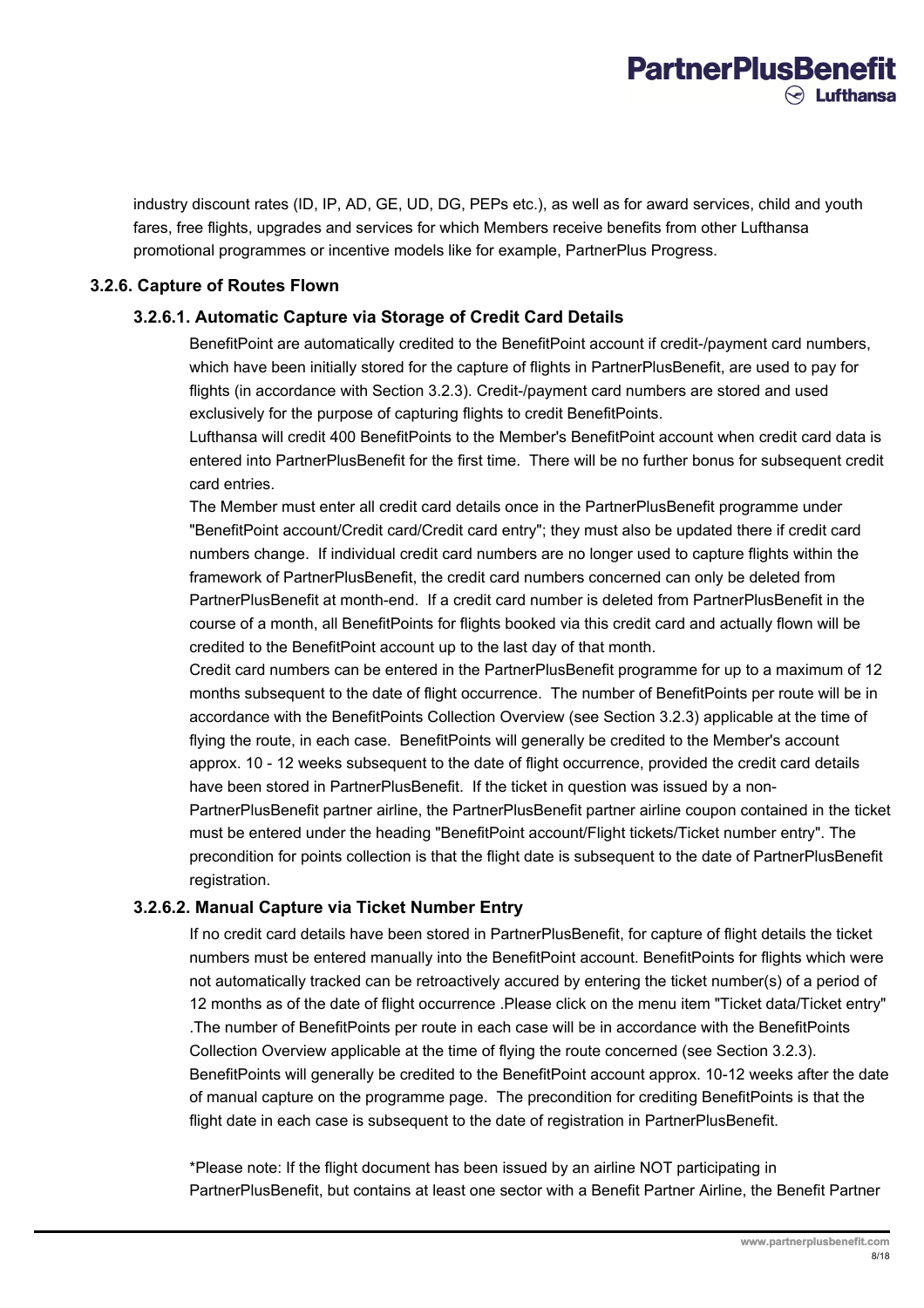

Airline coupon always has to be registered by means of the ticket number entry.

#### <span id="page-8-0"></span>**3.2.6.3. Automatic capture of ticket data via Company ID**

Eligible tickets issued via a travel agency can also be captured by means of entering a Company ID in the Passenger Name Record. The company ID has to be requested online under "BenefitPoint Account/Company ID" and will be issued within a few working days after submitting the request from the Account in the PartnerPlusBenefit website. Company ID tracking is currently only available for capturing tickets flown on Lufthansa, Austrian Airlines, Brussels Airlines and Swiss International Air Lines. The number of BenefitPoints will be credited automatically in accordance to section 3.2.3 approx. 10-12 weeks after the date of flight.

### <span id="page-8-1"></span>**3.2.6.4. Automatic capture of BenefitPoints for online-bookings initiated on www.partnerplusbenefit.com**

After successful login on www.partnerplusbenefit.com,online bookings initiated via www.partnerplusbenefit.com are automatically captured in the BenefitAccount. The number of BenefitPoints will be credited automatically in accordance to section 3.2.3 approx 10-12 weeks after the date of flight. The successful capture of the online booking will be visible in the booking confirmation.

#### <span id="page-8-2"></span>**3.3. BenefitPoint Account**

Credited BenefitPoints will be shown on the Member's BenefitPoint account. Lufthansa will inform the Member by email of points crediting. Complaints about the current points account must be filed within five weeks after receipt of such e-mail. Subsequent to expiration of this time-limit, the balance of account will be deemed accepted by the Member. Attention will be specifically drawn to this in the e-mail notifying about the BenefitPoints account. The current BenefitPoint balance is retrievable on the programme's website under www.partnerplusbenefit.com by means of the personal username and password. If the BenefitPoint balance is not retrieved, the Member will be reminded three months later by e-mail.

### <span id="page-8-3"></span>**3.4. Redemption of BenefitPoints**

### **3.4.1. General**

BenefitPoints can generally be redeemed in return for awards provided the BenefitPoint account shows a corresponding balance in accordance with the following provisions.

The availability of awards may vary depending on the date, season and destination. Individual awards may not be available at certain times. The awards offered at a given time and any special applicable provisions will be posted in the applicable awards list, retrievable on www.partnerplusbenefit.com under "Redeem your BenefitPoints". Awards cannot be combined with certain services at reduced rates (in accordance with Section 3.2.5).

The Member will be free to have awards issued for itself or at its discretion for any of its permanent employees . Lufthansa also permits Members to redeem BenefitPoints at certain, obligatorily selected PartnerPlusBenefit partner airlines and partner companies. Lufthansa will have no direct influence on such companies. Lufthansa will therefore not be responsible for the unrestricted availability of services, such as flights, and proper performance of the contract insofar as BenefitPoints are redeemed with partner companies. The general terms and conditions of business of the respective partner companies will be applicable.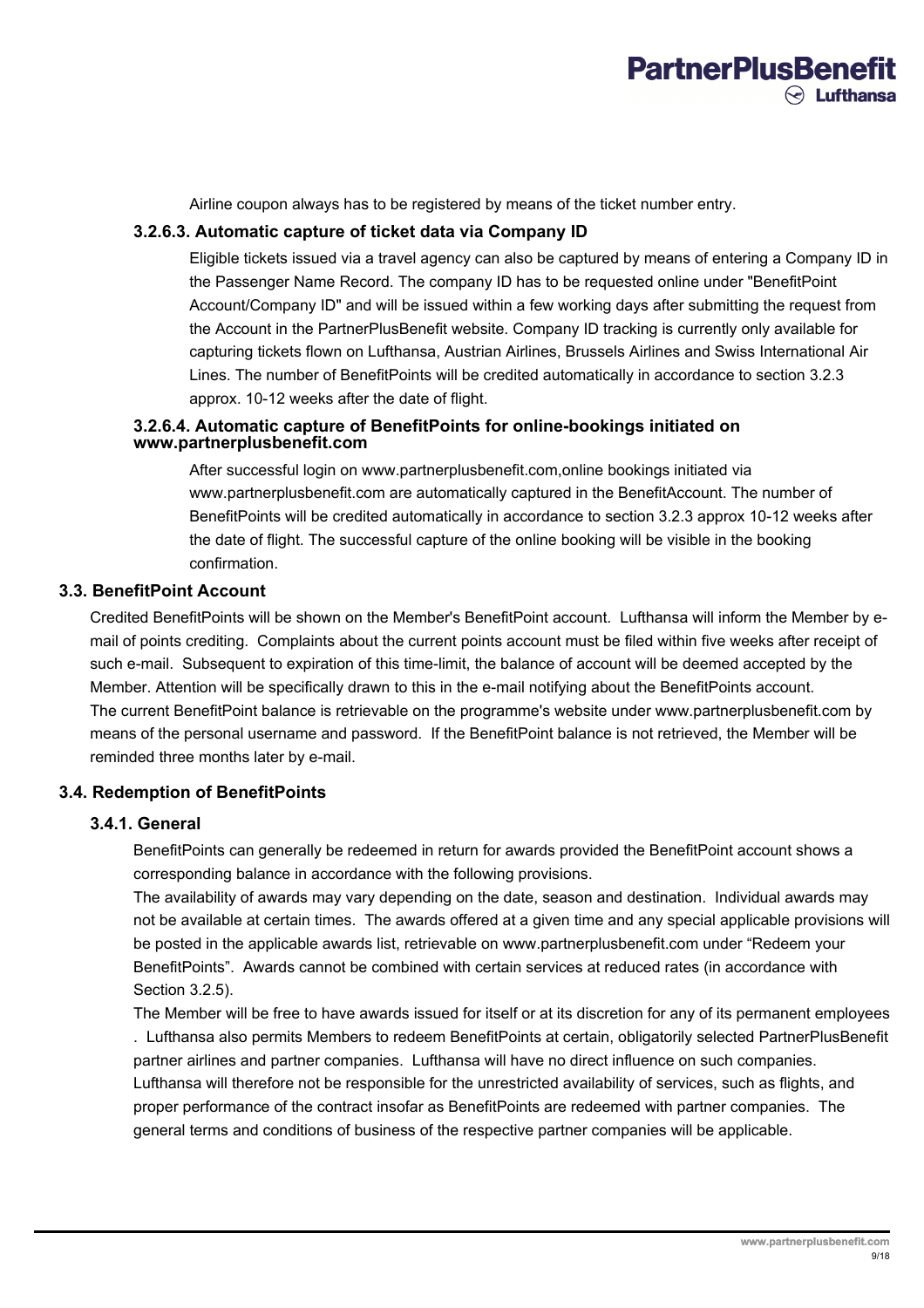### <span id="page-9-0"></span>**3.4.2. Redeeming BenefitPoints for Business Purposes**

Awards obtained in exchange for BenefitPoints must be used exclusively for business purposes. This means that a Member may only redeem BenefitPoints in return for awards if the award in question is used by the following:

- A party eligible itself under Section 2.1.1 or by the party's permanent employees in exercise of the Member's commercial function
- A party eligible itself under Section 2.1.2 or by the Member's permanent employees in exercise of the Member's self-employed function
- A party eligible itself under Section 2.1.3 or by the Member's permanent employees in fulfilment of the Member's purpose.

### <span id="page-9-1"></span>**3.4.3. BenefitFreeFlights**

BenefitPoints can also be used for free flights with Lufthansa and the PartnerPlusBenefit partner airlines specified under www.partnerplusbenefit.com under "Redeem your BenefitPoints" on European and intercontinental routes, if available ("BenefitFreeFlights"). Separate BenefitPoints must be expended for each flight segment: A free return flight will require twice the number of points.

Exception : On Swiss, BenefitFreeFlights in First Class are only available for Miles and More-members with HON- or SEN-status.

BenefitFreeFlights with Lufthansa and the PartnerPlusBenefit partner airlines can be booked in the following booking classes:

|                                      | <b>Booking class</b><br><b>First Class</b> | <b>Booking class</b><br><b>Business Class</b> | <b>Booking class</b><br><b>Premium Economy</b><br><b>Class</b> | <b>Booking class</b><br><b>Economy Class</b> |
|--------------------------------------|--------------------------------------------|-----------------------------------------------|----------------------------------------------------------------|----------------------------------------------|
| Air Canada / AC                      |                                            |                                               |                                                                | $\times$                                     |
| Eurowings / EW                       |                                            | P                                             |                                                                | U                                            |
| Austrian Airlines / OS               |                                            |                                               | R.                                                             | X                                            |
| Air Dolomiti / EN                    |                                            |                                               |                                                                | X                                            |
| Brussels Airlines / SN               |                                            |                                               | R                                                              | X                                            |
| Lufthansa / LH                       | $\circ$                                    |                                               | $\mathsf{R}$                                                   | X                                            |
| Swiss International Air Lines / LX O |                                            |                                               | R.                                                             | X                                            |
| United Airlines / UA                 |                                            |                                               |                                                                | X                                            |

The booking classes listed in the table will only be available for certain selected routes and at certain times. If the specified booking classes are not available for certain flight connections, acquisition of BenefitFreeFlights will not stay on Waiting-list. The required BenefitPoints for the BenefitFreeFlight will be deducted from the BenefitPoint account at the time of the booking of the award ticket.

BenefitFreeFlights will always be issued as etix® (electronic tickets).

The advance booking period for etix® BenefitFreeFlights is 72 hours before departure of the outbound flight. BenefitFreeFlight bookings can only be changed if and insofar as a BenefitFreeFlight is available on the new flight.The first change will be free of charge the second change until flight date will be made against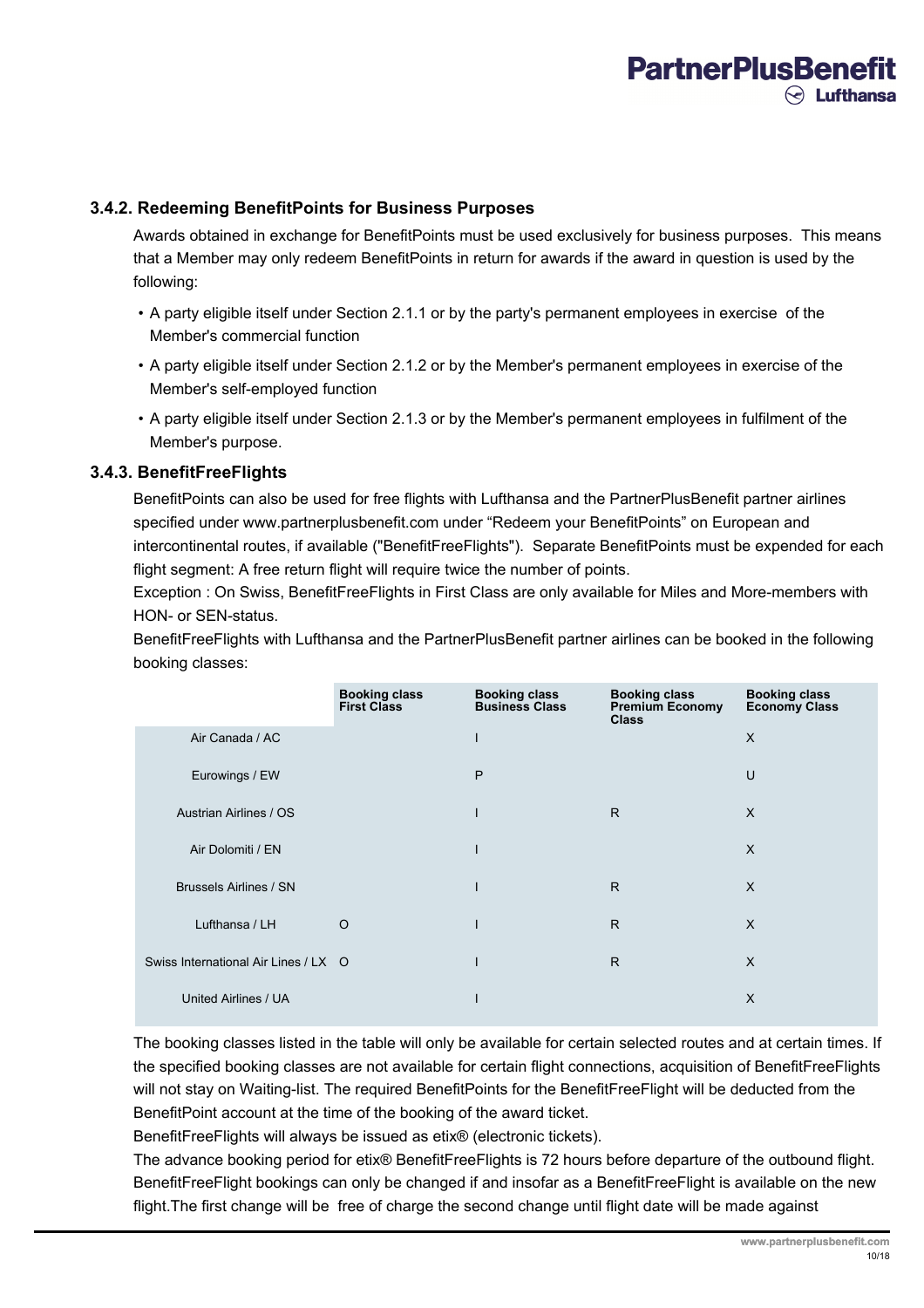EUR50.Three business days before departure of the outbound flight for etix bookings to the extent permitted by availability and conditions relating to the award flight (the precondition for all changes and cancellations is that the enquiry is made at the PartnerPlusBenefit service Center during their opening hours. Benefit Points for cancelled BenefitFreeFlights which have already been deducted will be re-credited to the Member's Benefit Points account with a fee of 2000points.The re-credited BenefitPoints will retain their orginal expiry date as specified in Section3.5. If a BenefitFreeFlight is not cancelled within the specified time-limit, it will not be possible to change the booking and BenefitPoints cannot be recredited. Please note : Rerouting of an award ticket is not permitted.

### <span id="page-10-0"></span>**3.4.4. BenefitUpgrades**

BenefitPoints can also be used for upgrades on European routes ("BenefitUpgrade") from Economy Class to Business Class and on Intercontinental routes ("BenefitUpgrade") from Economy Class to Premium Economy Class, from Economy Class to Business Class, from Premium Economy Class to Business Class, from Business Class to First Class, of Lufthansa flights and flights of PartnerPlusBenefit partner airlines as specified under www.partnerplusbenefit.com under "Redeem your BenefitPoints". BenefitUpgrades will not be possible on domestic flights, unless the flights in question are connecting flights for intercontinental flights for which a BenefitUpgrade has been requested. The BenefitPoints for the intercontinental upgrade will not include the domestic upgrade in this case.

BenefitUpgrades with Lufthansa and the PartnerPlusBenefit partner airlines can be booked in the following booking classes:

|                                    | <b>Booking class</b><br><b>Upgrades to</b><br><b>First Class</b> | <b>Booking class</b><br><b>Upgrades to</b><br><b>Business Class</b> | <b>Booking class</b><br><b>Upgrades to Premium</b><br>Economy |
|------------------------------------|------------------------------------------------------------------|---------------------------------------------------------------------|---------------------------------------------------------------|
| Air Canada / AC                    |                                                                  |                                                                     | N                                                             |
| Austrian Airlines / OS             |                                                                  |                                                                     | R                                                             |
| Air Dolomiti / EN                  |                                                                  |                                                                     |                                                               |
| Brussels Airlines / SN             |                                                                  |                                                                     | R                                                             |
| Lufthansa / LH                     | $\Omega$                                                         |                                                                     | R                                                             |
| Swiss International Air Lines / LX | $\overline{A}$                                                   |                                                                     | $\mathsf{R}$                                                  |
| United Airlines / UA               |                                                                  |                                                                     | <b>NR</b>                                                     |

The booking classes listed in the table will only be available for certain selected routes and at certain times. If the specified booking classes are not available for certain flight connections, the acquisition of BenefitUpgrades will be ruled out for these connections.

BenefitUpgrade bookings can only be changed if and insofar as a BenefitUpgrade is available on the flight to be changed. BenefitUpgrade bookings, as well as changes and cancellations of BenefitUpgrades can only be made by the PartnerPlusBenefit Service Center and must be made at least 3 working days prior to departure and 5 working days for United Airlines. In the event of cancellation of an upgrade, however, the availability of the original flight in the original booking class can no longer be guaranteed. BenefitPoints for the cancelled BenefitUpgrade which have already been deducted will be re-credited to the Member's BenefitPoint account. The original expiry date as specified in Section 3.5 will be retained for the re-credited BenefitPoints. BenefitPoints cannot be re-credited if a BenefitUpgrade is not cancelled within the specified time-limit.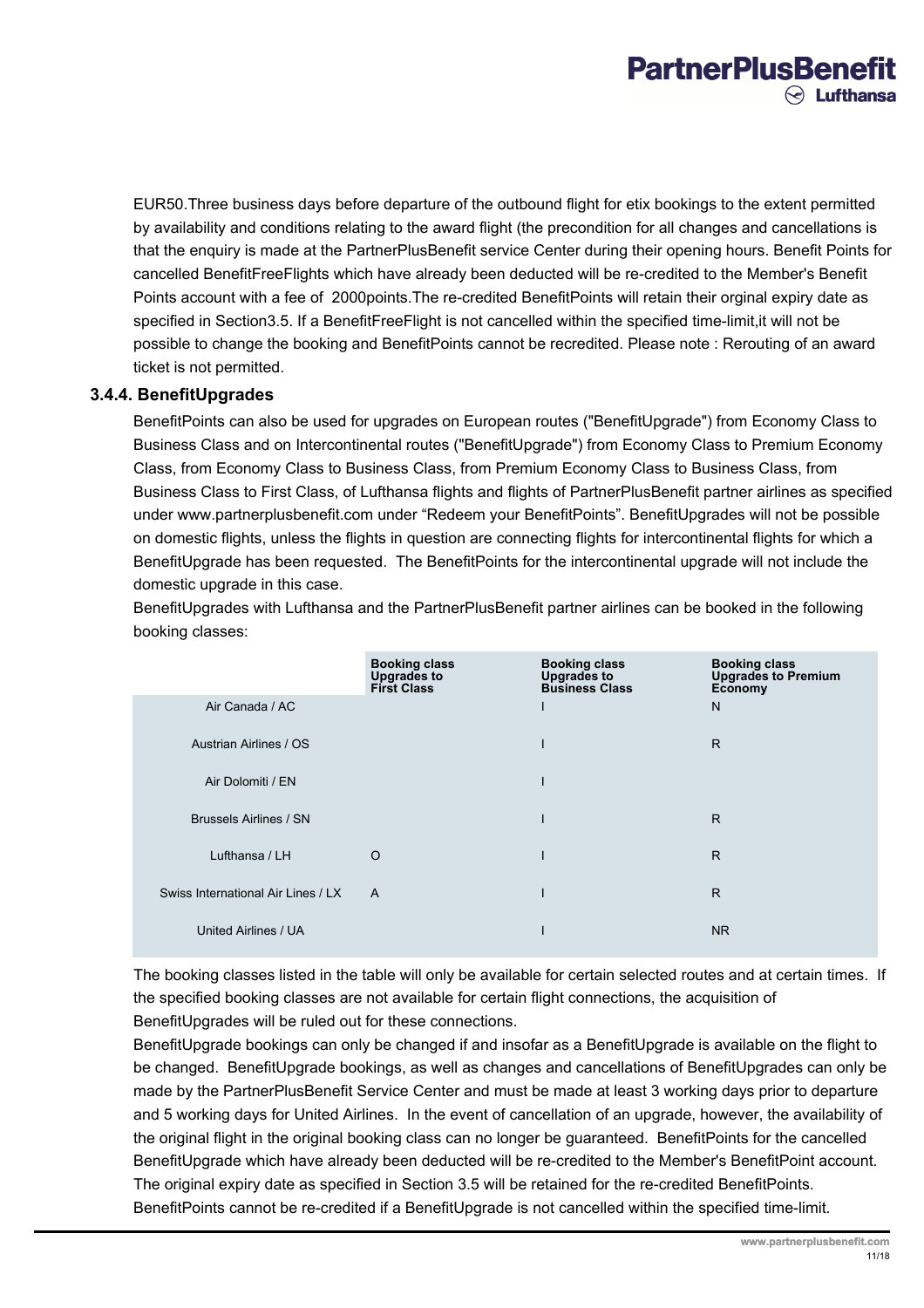BenefitUpgrades can only be issued for Economy Class, Premium Economy Class and Business Class tickets booked in booking classes which are entitled for BenefitUpgrade Awards. An overview of booking classes that qualify for upgrades as well as routings which are excluded from upgrades per airline is provided at: BenefitPoint Account => Redeem Points => BenefitUpgrades = Booking class overview.

Each upgrade only applies for one flight route: twice the number of BenefitPoints will be needed to upgrade a return flight. The original ticket must have been issued before booking the BenefitUpgrade; all the flight segments must have been confirmed. The required BenefitPoints will be deducted at the time of booking the upgrade.

Flights upgraded to Premium Economy Class, Business Class and First Class with a BenefitUpgrade are governed by the conditions for Premium Economy Class, Business Class and First Class flights (e.g. minimum duration of stay, baggage regulations, check-in times, use of the lounge, etc.).

#### <span id="page-11-0"></span>**3.4.5. BenefitExcessBaggage**

BenefitPoints can also be used to take excess baggage. Excess baggage bookings can only be made through the PartnerPlusBenefit Service Center and must be made at least 4 working days before departure. BenefitExcessBaggage can only be requested for flights operated by Lufthansa with a Lufthansa flight number as well as flights operated by Austrian Airlines with an Austrian Airlines flight number, Swiss flights operated with Swiss flight number and Brussels Airlines flights operated with Brussels Airlines flight number. Flight confirmation is preconditional. It is not sufficient for this that the Member or their permanent employees are on the operating airline's waiting list The required BenefitPoints will be deducted at the time of booking excess baggage.

With PartnerPlusBenefit, excess baggage bookings can be changed one free and second at eur 50 minimum 3 working days before departure. In the event of a cancellation of excess baggage, the BenefitPoints are nonrefundable.

In addition, the following provisions are applicable to BenefitExcessBaggage:

The maximum weight is limited to 32 kg per item of baggage. Details are available at the PartnerPlusBenefit Service Center.

### <span id="page-11-1"></span>**3.4.6. BenefitSeatreservation**

BenefitPoints can also be used to book a BenefitSeatReservation in Economy and Premium Economy Class on all flights operated by Lufthansa with Lufthansa flight number and Austrian Airlines with Austrian Airlines flight number, Swiss flights operated with Swiss flight number and Brussels Airlines flights operated with Brussels Airlines flight number - dependent on the chosen fare / the chosen booking.

BenefitSeatreservations are only applicable on confirmed bookings (no waiting list bookings). Advance booking period is not later than 5 working days before departure (during the opening hours of the PartnerPlusBenefit Service Center).

BenefitSeatreservations can be made for standard seats (e.g. window or aisle seat) or for seats with more legroom. Please note that a confirmed seat reservation does not give you a legal claim to a certain seat, but only shows the selected category, e.g. aisle or window seat or seat with more legroom.

Seats with more legroom are distinguished by offering at least 10 cm (4") extra legroom. A number of these seats are located in the emergency exit rows for which apply special conditions: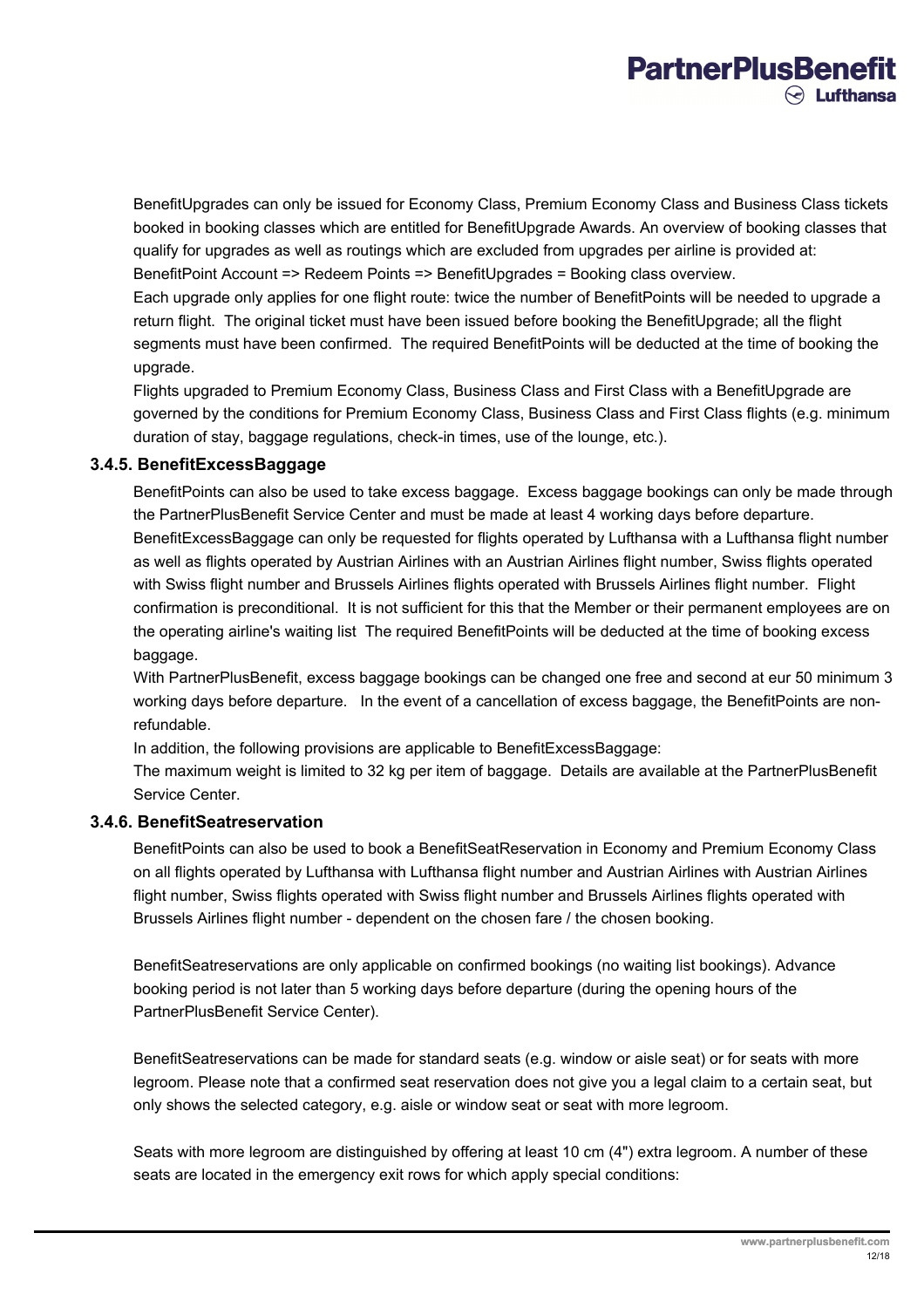• You are at least 16 years old.

• You are in a position to perform the required duties without the assistance of a flight attendant, parent or other relative.

• You are willing to assist in the unlikely event of an emergency.

• You are able to read and understand instructions, and comply with crew instructions in the event of an emergency.

• You are not travelling with someone who will be dependent on your assistance in an emergency.

• You do not have a condition or responsibility that might restrict your ability to perform these duties or could lead you to suffer physical injury or harm in the performance of these duties.

• You speak good German or English.

• You are not travelling with a pet in the cabin.

For safety reasons, a Partner Airline is entitled to allocate another seat before departure to passengers who cannot satisfy these requirements.

If you have redeemed BenefitPoints for the seat reservation on the flight that you wish to change, please contact the PartnerPlusBenefit Service Center to try to book you an equivalent seat on your new flight. Please note that BenefitPoints already redeemed for seat reservations cannot be refunded if there are no seats or no equivalent seats available for reservation on the changed flight.

Should you wish to cancel your journey, contact the PartnerPlusBenefit Service Center to refund the redeemed BenefitPoints according to the standard terms and conditions where applicable.

Seat reservations that have already been paid with BenefitPoints for are refundable in the following cases:

• A schedule change by a Partner Airline, e.g. a change to the aircraft type deployed, means that no equivalent seat can be made available to you on the new flight.

• A disruption to your flight means that you must be rebooked on another flight on which no equivalent seat is available for you.

BenefitPoints which have already been deducted will be re-credited to the Member's BenefitPoint account. The original expiry date as specified in Section 3.5 will be restored for the re-credited BenefitPoints.

Paid-for seat reservations cannot be refunded if:

- You cancel your flight and your ticket is non-refundable.
- You receive an upgrade from a Partner Airline for operational reasons or as a gesture of goodwill.
- You change your seat, but the new seat is cheaper than the one you originally booked or is free of charge.
- You do not meet the above-listed conditions for a seat in an emergency exit row.
- You rebook your flight, but there are no longer equivalent seats available on the new flight, seat reservations on the new flight are free of charge or this flight is not operated by a Partner Airline.
- You change your flight and in the process change the routing.

**PartnerPlusBenefit** 

 $\odot$  Lufthansa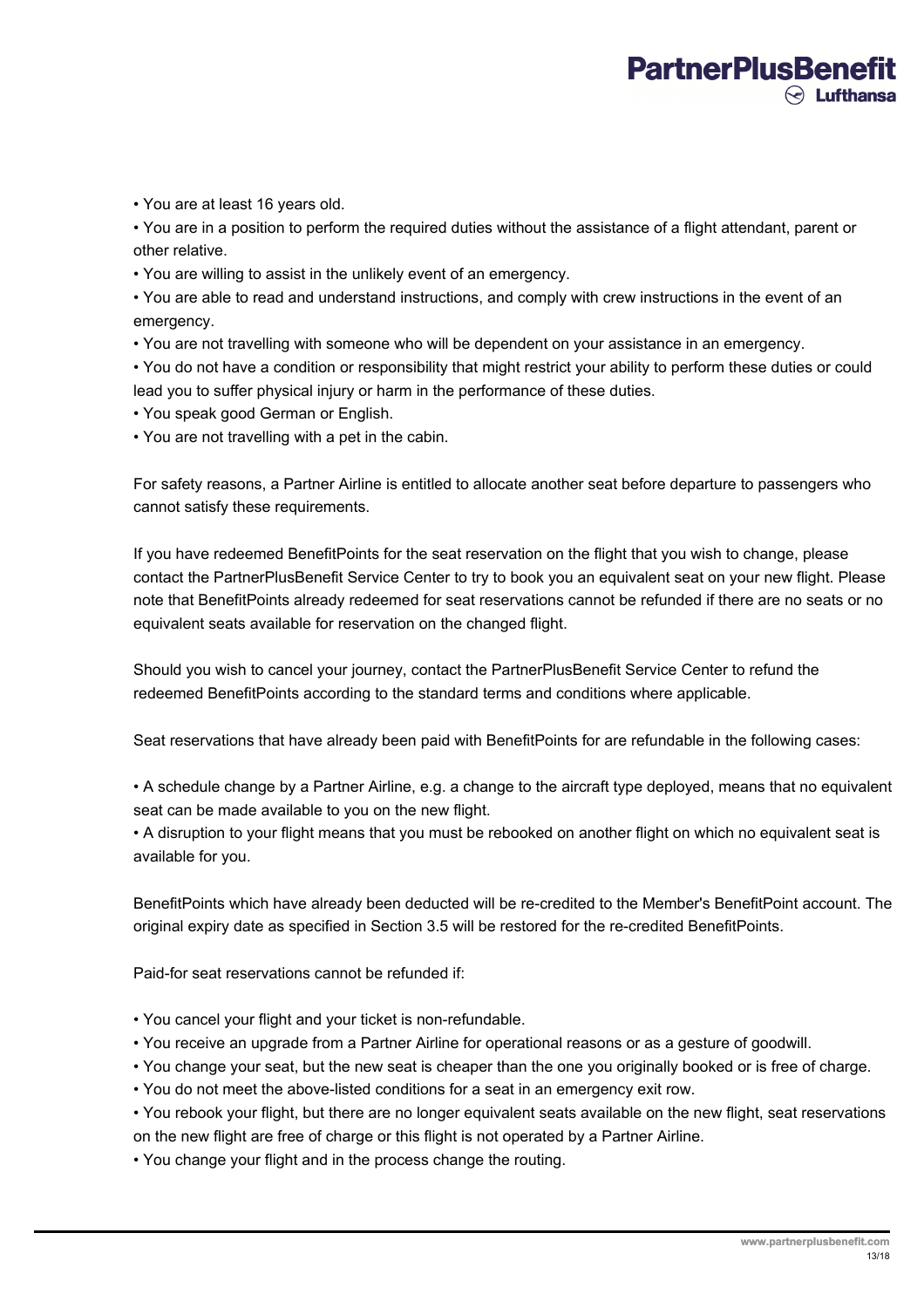### <span id="page-13-0"></span>**3.4.7. Disbursement of BenefitPoints**

If desired by the Member, BenefitPoints can also be disbursed to a credit-card specified in Lufthansa PartnerPlusBenefit. If the Member has selected the automatic credit-card update function (see Section 3.2.6.1), the BenefitPoints can only be disbursed to one of the company credit-cards used for the automatic credit-card update. For disbursement of BenefitPoints, the Member must enter the required number of BenefitPoints to be redeemed on the programme page "BenefitPoint account/Redeem points/BenefitCredit". For system-related reasons, the payment of the BenefitPoints can take upto 1-2 months time. Disbursement can only be requested for sums exceeding at least EUR 250. The amount to be disbursed in Euros will be determined by the ROE applicable at the time of request for disbursement.

### <span id="page-13-1"></span>**3.4.8. Lufthansa WorldShop**

BenefitPoints can also be redeemed for non-flight awards consisting of an assortment of products stocked by the retailer Lufthansa WorldShop, subject to availability. A list of articles can be found on www.PartnerPlusBenefit.com under 'BenefitPoints Account'/ 'Redeem BenefitPoints'/ 'WorldShop Awards'. For WorldShop items two delivery options applies - Gate Delivery or Pick-up at WorldShop airport shops in Frankfurt or Munich.

For the different delivery options charges may apply. Please refer to the WorldShop Terms and Conditions. PartnerPlusBenefit cannot be held liable for delays of the deliveries from external providers and Third Parties. WorldShop Awards can only be paid for with BenefitPoints - additional payment in local currencies and EUR is not possible.

The corresponding BenefitPoints are deducted from the Member's BenefitPoints Account when the order is submitted to the Lufthansa WorldShop. The Member will receive an order confirmation to the registered e-mail from the PartnerPlusBenefit Service Centre. WorldShop products redeemed with BenefitPoints can only be returned or exchanged if they are faulty or damaged. For the delivery of WorldShop items the WorldShop Terms and Conditions apply.

### <span id="page-13-2"></span>**3.4.9. Lounge Vouchers**

To book your Lounge Pass please contact your PartnerPlusBenefit Service Center 3 working days before the flight date.

### <span id="page-13-3"></span>**3.4.10. Lufthansa FlyNet®**

BenefitPoints can also be redeemed for certain non-cash awards under "BenefitPoint account/Redeem BenefitPoints".

Terms and conditions of the provider T-Mobile Hotspot GmbH apply and can be found via a separate Download".

### <span id="page-13-4"></span>**3.4.11. Other awards**

Awards can be requested at the Lufthansa PartnerPlusBenefit Service Center by the member or on their behalf,stating the Benefit username.

### <span id="page-13-5"></span>**3.4.12. Award Confirmations**

Provided that the requested award is available, the request will be confirmed both in the Member BenefitPoint account on www.partnerplusbenefit.com and by e-mail. In their own interests, Members should immediately check that the content of the confirmation matches their request. The printout of the e-mail serves as confirmation of the booking and should – where applicable – be presented when redeeming the award (e.g. when departing on a BenefitFreeFlight). The required BenefitPoints will be deducted when the confirmation is sent.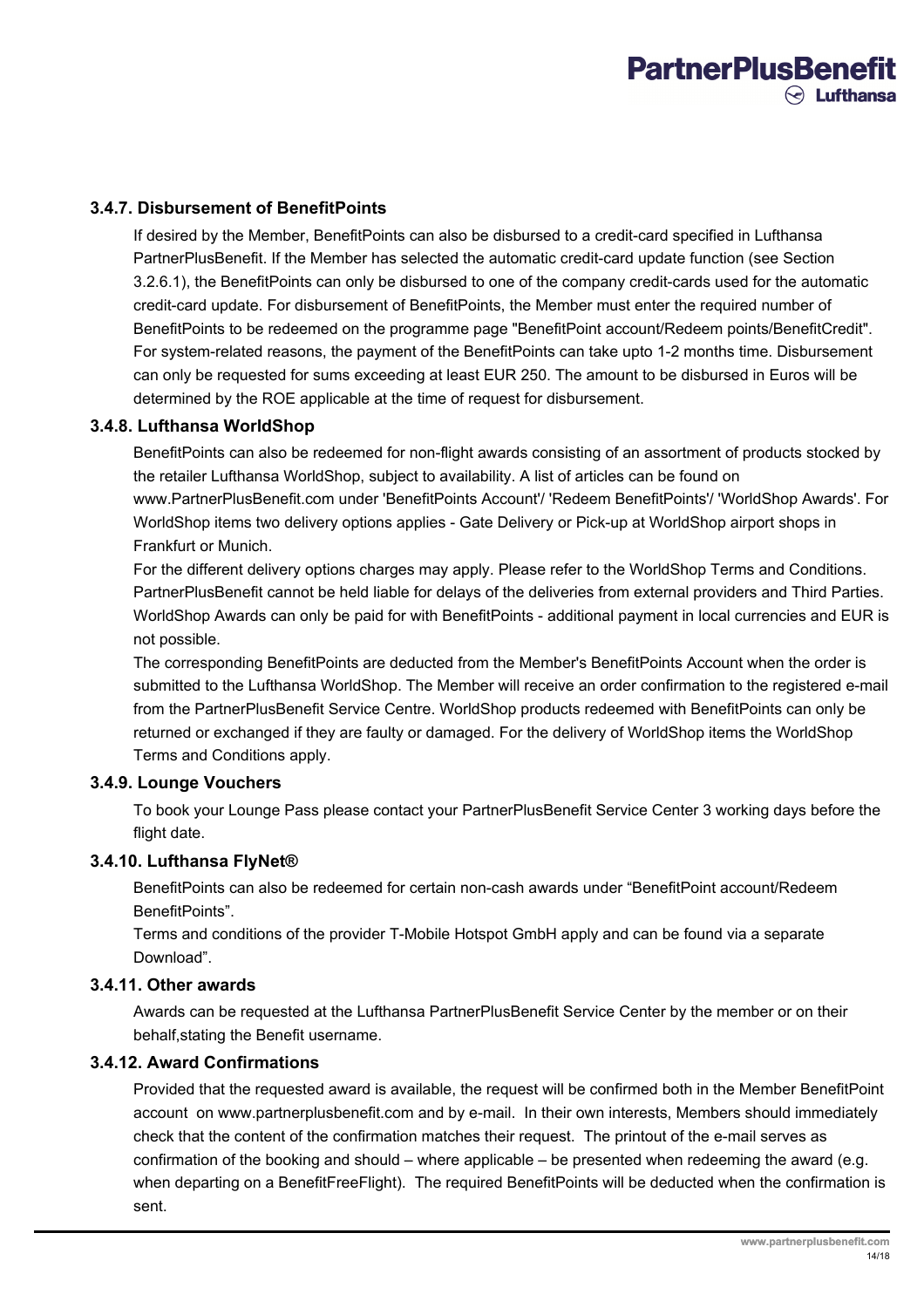Award tickets will only be sent as paper documents if standard electronic storage as etix® is not possible. Tickets for certain traffic areas will be issued exclusively as etix®. Award flight documents will remain valid for 12 months from the date of issue. The validity period of other award documents is specified in the respective PartnerPlusBenefit communications. Issued award documents cannot be transferred to third parties. A reasonable service fee will be charged for re-issue of documents to replace lost or stolen award documents. A service fee will not be charged for documents which are lost in the post during despatch to the Member by Lufthansa, provided that the Member reports the loss without delay to the PartnerPlusBenefit Service Center, at the latest within 5 working days of request of the award.

### <span id="page-14-0"></span>**3.5. Lapse of BenefitPoints**

BenefitPoints will remain valid for 36 months as of the date they are credited to the Member's BenefitPoint account. The BenefitPoints will lapse on expiry of this deadline period. The date and number of BenefitPoints which are about to expire in the following three months will be shown separately in the Member's statement of account, which can be retrieved on the programme's Internet pages. Members will be responsible for informing themselves about the date and the number of points in the BenefitPoints account about to expire in future. In addition, Lufthansa will inform the Member voluntarily via e-mail with regard to impending lapse of BenefitPoints and the number of BenefitPoints about to expire in the following three months.

### <span id="page-14-1"></span>**3.6. Transfer of BenefitPoints**

Bonus points and credits from programmes other than PartnerPlusBenefit cannot be converted into BenefitPoints or combined with these. The BenefitPoints account and the BenefitPoints balance are not transferable to third parties.

### <span id="page-14-2"></span>**4. Abuse**

### <span id="page-14-3"></span>**4.1. Abusive Actions and their Consequences**

Anyone who registers with PartnerPlusBenefit and/or acquires BenefitPoints and/or uses these although ineligible for participation (see Section 2.2), shall be deemed guilty of abuse. The same shall also apply to anyone who uses BenefitPoints which have been credited to the BenefitPoint account although not acquired in accordance with the provisions pursuant to Section 3 of the present Terms. If awards are requested by individuals other than those with entitlement in accordance with Section 3.4.9 and/or if the awards are not used for the Member's commercial purposes (relating to eligible parties as determined under Section 2.1.1), for professional purposes (relating to eligible parties as determined under Section 2.1.2) or for fulfilment of the object (relating to eligible parties as determined under Section 2.1.3) (cf. Section 3.4.2), this shall also constitute abuse.

In the event of abuse for which the Member is responsible, Lufthansa or third parties authorized by Lufthansa will, on the one hand, reserve the right to freeze or reclaim awards or to refuse to issue or redeem awards, and, on the other, to deduct the unlawfully collected BenefitPoints from the BenefitPoint account. Section 5 will remain unaffected.

Similarly, the right to assert further claims against the Member, including claims for damages, shall remain unaffected.

### <span id="page-14-4"></span>**4.2. Amount of damages**

In respect of the awards "BenefitFreeFlight" and "BenefitExcessBaggage", damages shall be equal to at least a sum in the amount of the rate or fare published for the route used (IATA Published Fare, Lufthansa rate for excess baggage), the sum disbursed being reclaimed in the case of BenefitPoints which have already been disbursed as equivalent value in euros. The Member reserves the right to prove that smaller losses or no losses have actually been incurred.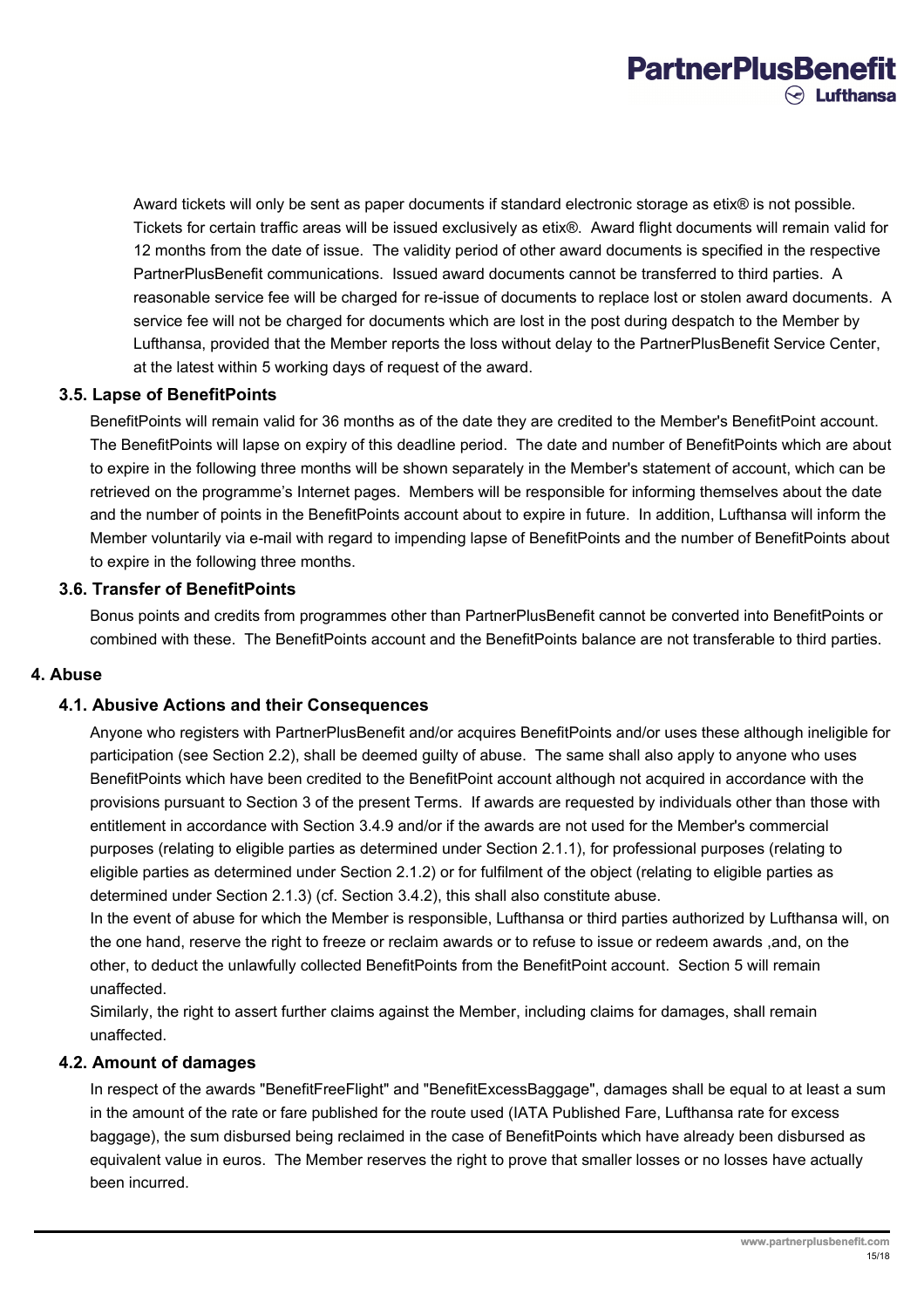### <span id="page-15-0"></span>**5. Termination**

### <span id="page-15-1"></span>**5.1. Termination, Freeze, Exclusion from Participation**

The Member may terminate the contractual relationship at any time effective at month-end (last day of current month) in accordance with Section 2.5, without observing any period of notice. The right to terminate the relationship without notice for good cause shall remain unaffected. Termination by Lufthansa shall only be possible on two weeks' notice effective at month-end (last day of current month), unless termination is without notice for good cause. Lufthansa may terminate membership without notice and may exclude Members from participation in the programme for good cause with future effect.

Good cause shall be shown to exist, in particular, if the Member has acted in serious breach of the present Terms of Participation, of Lufthansa's or a PartnerPlusBenefit partner company's General Terms of Carriage, or of any other PartnerPlusBenefit regulations specified in the programme documents or PartnerPlusBenefit communications. The same shall also apply in cases of abuse pursuant to Section 4, as well as in the event of significant misrepresentations and harassment or harmful conduct towards employees or passengers of Lufthansa or a partner company. The same shall also apply in the event of non-compliance with instructions by personnel, especially on board and in lounges. Further-reaching claims (including without limitation, claims for damages) shall remain unaffected. In these referenced cases, Lufthansa shall also be entitled to freeze the Member's account. This authority to freeze shall also apply if there is objective reason to suspect good cause, in which case, the account may be frozen for the period necessary to permit reasonable investigation of the circumstances. The Member shall not be entitled to assert any claims on account of such freezing. Renewed participation in PartnerPlusBenefit will not be permitted subsequent to termination by Lufthansa. The present Participation Terms shall continue to apply during wind-up of the relationship following termination.

### <span id="page-15-2"></span>**5.2. Validity of BenefitPoints in the Event of Termination**

In the event of ordinary termination by the Member or Lufthansa, the BenefitPoints shall remain valid for a period of six months following receipt of notice of termination, unless they lapse earlier in accordance with Section 2.5. If the relationship is justly terminated without notice by Lufthansa in accordance with Section 5.1, the BenefitPoints will lapse when the Member receives the declaration of termination.

### <span id="page-15-3"></span>**5.3. End of Programme**

The Lufthansa PartnerPlusBenefit corporate bonus programme is a voluntary Lufthansa service. Admission to participation in Lufthansa PartnerPlusBenefit for a certain period of time will not create entitlement to renewed participation at a later date.

Lufthansa reserves the right to end the Lufthansa PartnerPlusBenefit programme or to replace it by a different programme at any time subject to prior announcement via the Lufthansa PartnerPlusBenefit website. Subject to a special arrangement in the replacement programme, both cases shall constitute termination by Lufthansa.

#### <span id="page-15-4"></span>**6. Miscellaneous**

### <span id="page-15-5"></span>**6.1. Taxes, Fees and Surcharges**

All taxes (e.g. airport taxes), fees (e.g. security fees), public charges and other surcharges associated with the granting or availment of awards (e.g. BenefitFreeFlights) shall be borne by the Member and must be settled by credit card. However, taxes and fees on Eurpoean and Intercontinental flights operated and marketed by Lufthansa, Austrian Airlines, SWISS, Brussels Airlines and Eurowings, can also be paid for by redeeming BenefitPoints. The required amount of BenefitPoints will be calculated by the PartnerPlusBenefit Service Center based on a fixed point value and the respective route individually for each flight.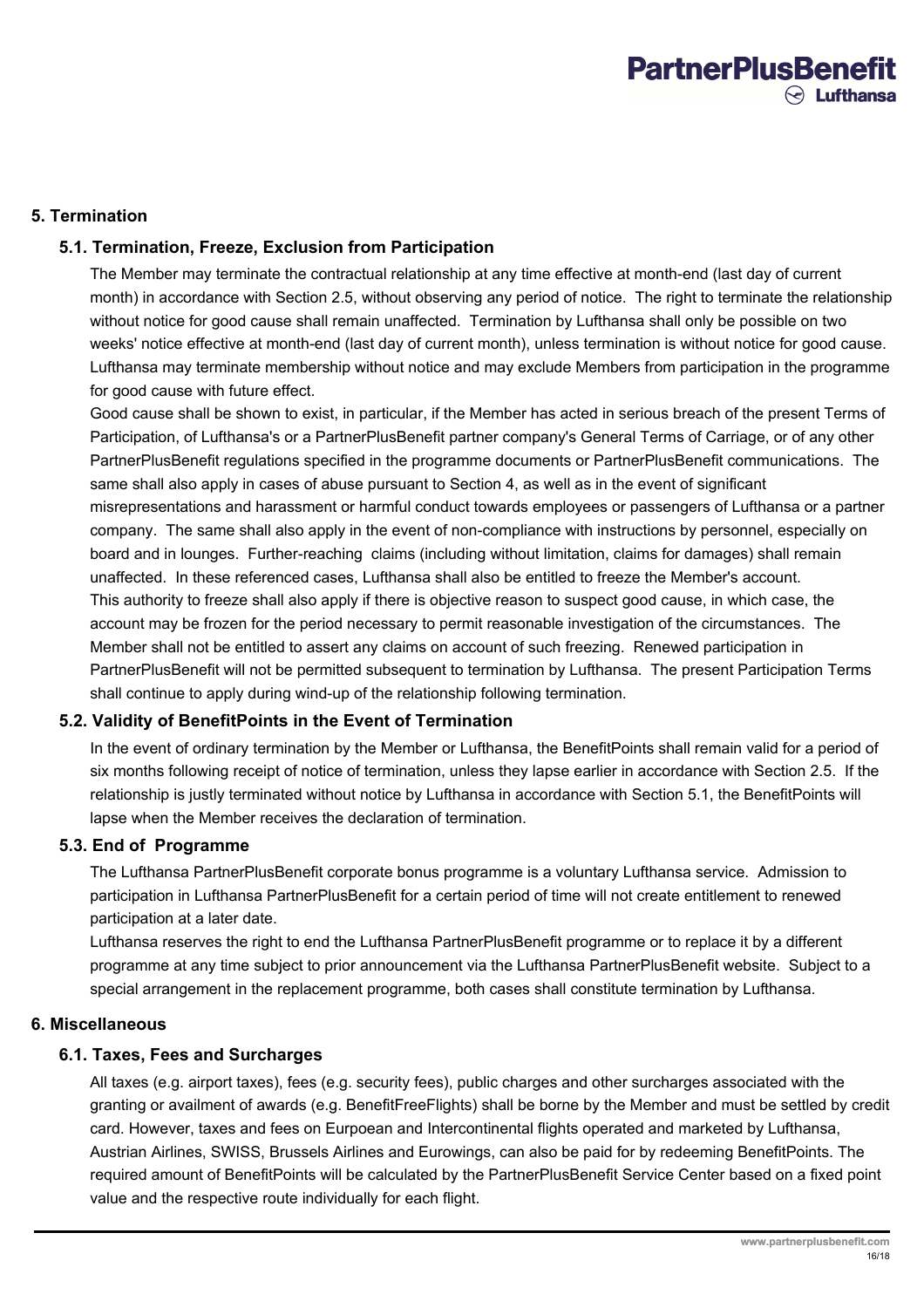In case of a (partial) refund, the respective taxes and fees will also be refunded in the same form of payment that was used, i.e. if used BenefitPoints, then the equivalent amount shall be re-credited to the account.

### <span id="page-16-0"></span>**6.2. Bookings via travel agencies**

For all bookings carried out by travel agencies, the Member covenants that it will not refuse permission that its authorised travel agencies give their consent to the BSP so that the BSP is allowed to forward BSP turnover figures (cost for tickets) to Lufthansa. The Member shall not prohibit its authorised travel agencies from forwarding information in relation to all of the Member's single bookings carried out by its authorised travel agencies to Lufthansa in aggregated form, and that Lufthansa shall be allowed to analyse this data per travel agency. This data does not contain personal data, but solely the total of general booking information in aggregated form (MIDT data). The Member shall not prohibit its authorized travel agency from entering into an agreement with the operator of a computer reservation system necessary to transfer such data.

In case the Member itself holds a IATA ID, the Member shall allow the BSP (AISP e.V.) to transfer the Member's total BSP turnover figures to Lufthansa. Lufthansa shall have the right to analyse this data per IATA ID. If the Member also holds an Office ID, it shall transfer information of all reservations to Lufthansa in an aggregated form on a monthly basis. The Member shall enter into an agreement with the operator of the computer reservation system necessary for this purpose and prove the existence of this agreement to Lufthansa.

#### <span id="page-16-1"></span>**6.3. Liability**

Subject to the provisions under Section 2.4, the following shall apply relating to losses caused by Lufthansa, a partner company or their respective vicarious agents, incurred by Members in connection with their participation. Liability shall be unlimited in cases of wilful intent or gross negligence and if guarantee is shown to exist. In cases of slight negligence, liability for loss of life, bodily injury or damage to health shall equally be unlimited. If material contractual duties are breached through slight negligence, liability shall be limited in amount to the foreseeable, typical loss for property damage and financial loss attributable to such breach. A material duty shall be deemed a duty that must be complied with in order to permit proper performance of the contract in the first place, breach of which putting attainment of the contractual purpose at risk and compliance with which the Member being regularly able to rely on. All further-reaching liability for damages shall be excluded, except for claims based on product liability law.

### <span id="page-16-2"></span>**6.4. Data Privacy Protection**

Personal and company data associated with participation in PartnerPlusBenefit will be recorded and processed in accordance with the applicable data privacy protection regulations and will only be used for purposes associated with implementation of the PartnerPlusBenefit programme. Where necessary for the conclusion or handling of contracts and services by Lufthansa, personal data relating to the Member and/or their employees may be transmitted to service providers and/or other third parties.

The Member guarantees that all data protection requirements provided by law, relating to the processing of employee's personal data for the purpose of participating in PartnerPlusBenefit, through Lufthansa, are complied with. The Member also guarantees that its employees have been made aware of these Terms and Conditions, to the extent that they agree to the collection, processing and transmission of their personal data for the booking and fulfilment of PartnerPlusBenefit Awards by Program-Partners.

Further details can be found on www.partnerplusbenefit.com in the section "Data Protection" in our declaration on data protection.

**PartnerPlusBenefit** 

 $\odot$  Lufthansa